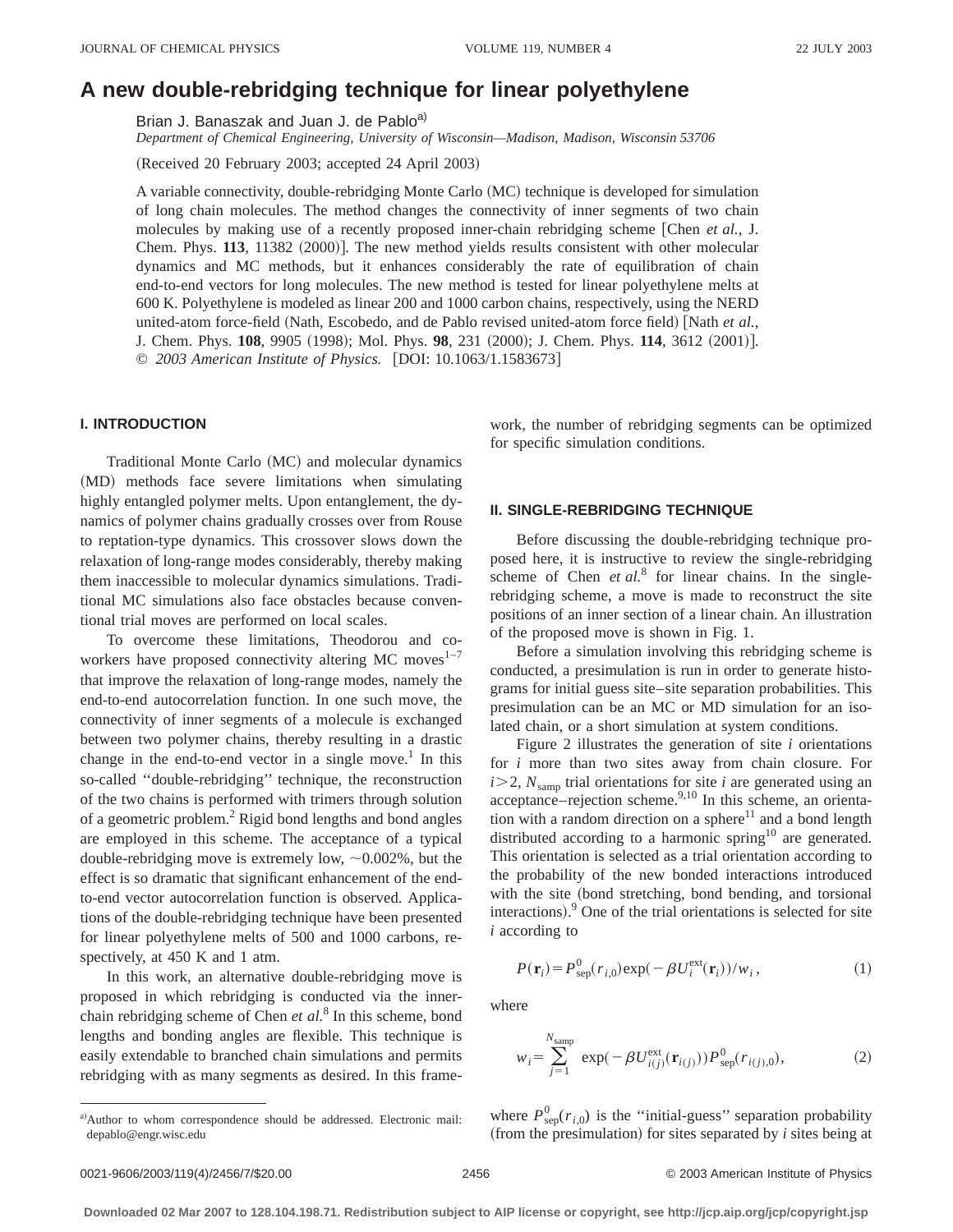

FIG. 1. Illustration of a single-rebridging move. The figure on the left is the old configuration and the figure on the right is the proposed new configuration. The dashed arrows indicate the order of bridge growth in terms of the site nomenclature of the figure.

a distance  $r_{i,0}$  apart,  $\mathbf{r}_i$  is the position of site *i*, and  $U_i^{\text{ext}}(\mathbf{r}_i)$  is the nonbonded energy associated with site *i*. The role of the additional site–site separation probability bias is to direct the generation of configurations favorable for final chain closure.

Figure 3 illustrates the generation of the second-to-last site before chain closure. In order to enhance chain closure, a stronger condition is desired for the acceptance criteria. For  $i=2$ ,  $N_{\text{sum}}$  trial orientations are generated in the same manner as for the  $i>2$  case. In addition, the final two bond lengths,  $b_{2,1}$  and  $b_{1,0}$ , are generated according to harmonic spring distributions. With the two bond lengths, the final bending angle,  $\theta_1$ , is also known. In addition, the selection of site  $i=2$  restricts the location of site 1 to the circumference of the disk shown in Fig. 3. The final bending angle,  $\theta_1$ , and the Jacobian factor,  $J(\mathbf{r}_2)$ , for the crank-shaft rotation of site 1 are thus incorporated into the selection of site 2 according to

$$
P(\mathbf{r}_2) = \exp(-\beta U^{\text{ext}}(\mathbf{r}_2))\exp(-\beta U^{\text{bend}}(\theta_1))J(\mathbf{r}_2)/w_2, \quad (3)
$$

where

$$
w_2 = \sum_{j=1}^{N_{\text{ samp}}} \exp(-\beta U^{\text{ext}}(\mathbf{r}_{2(j)}))
$$
  
× $\exp(-\beta U^{\text{bend}}(\theta_{1(j)}))J(\mathbf{r}_{2(j)}),$  (4)

and  $J(\mathbf{r}_2) = 1/(b_{1,0}b_{2,1}r_{2,0}),$ <sup>12,13</sup> thereby taking into account the Jacobian for insertion of the last site on the disk, as shown in Fig. 3.

For  $i=1$ , a crank-shaft insertion is performed by randomly inserting site 1 onto the disk determined from the *i*  $=$  2 site selection. One of the  $N_{\text{samp}}$  sites is accepted according to the following probability:

$$
P(\mathbf{r}_1) = \exp(-\beta U(\mathbf{r}_1))/w_1,\tag{5}
$$

where



FIG. 2. Generation of a new trial site orientation during single rebridging of sites prior to chain closure.



FIG. 3. Generation of a new trial site orientation for single rebridging for the last two sites.

$$
w_1 = \sum_{j=1}^{N_{\text{ samp}}} \exp(-\beta U(\mathbf{r}_{1(j)})).
$$
 (6)

The overall probability of accepting a rebridging move of  $N_{\text{site}}$  inner sites, where  $N_{\text{site}} > 2$ , can be determined to be

$$
P_{\text{accept}}(\text{old} \to \text{new}) = \min\left[1, \frac{W_{rbr}(\text{new})}{W_{rbr}(\text{old})}\right],\tag{7}
$$

where

$$
W_{rbr}(\text{new}) = \frac{\Pi_{i=1}^{N_{\text{site}}} w_i(\text{new})}{J(\mathbf{r}_2)_{\text{new}} \Pi_{i=3}^{N_{\text{site}}} P_{\text{sep}}^0(r_{i,0})_{\text{new}}},\tag{8}
$$

$$
W_{rbr}(\text{old}) = \frac{\Pi_{i=1}^{N_{\text{site}}} w_i(\text{old})}{J(\mathbf{r}_2)_{\text{old}} \Pi_{i=3}^{N_{\text{site}}} P_{\text{sep}}^0(r_{i,0})_{\text{old}}}.
$$
(9)

#### **III. DOUBLE-REBRIDGING TECHNIQUE**

The double-rebridging scheme proposed here utilizes the single-rebridging technique to simultaneously alter the connectivity of two linear polymer chains. A representation of the move is shown in Fig. 4. Note that the move preserves chain length and architecture. In principle, it can be performed by attempting to change the connectivity of a random inner section of two randomly selected chains. However, this approach exhibits a prohibitively low acceptance rate; a bias is therefore added for the selection of an attempted doublerebridging move. Before attempting the connectivity altering move, a double-bridging pair is selected according to



FIG. 4. Illustration of a double-rebridging move. The figure on the left is the original configuration. The figure on the right is the proposed new configuration.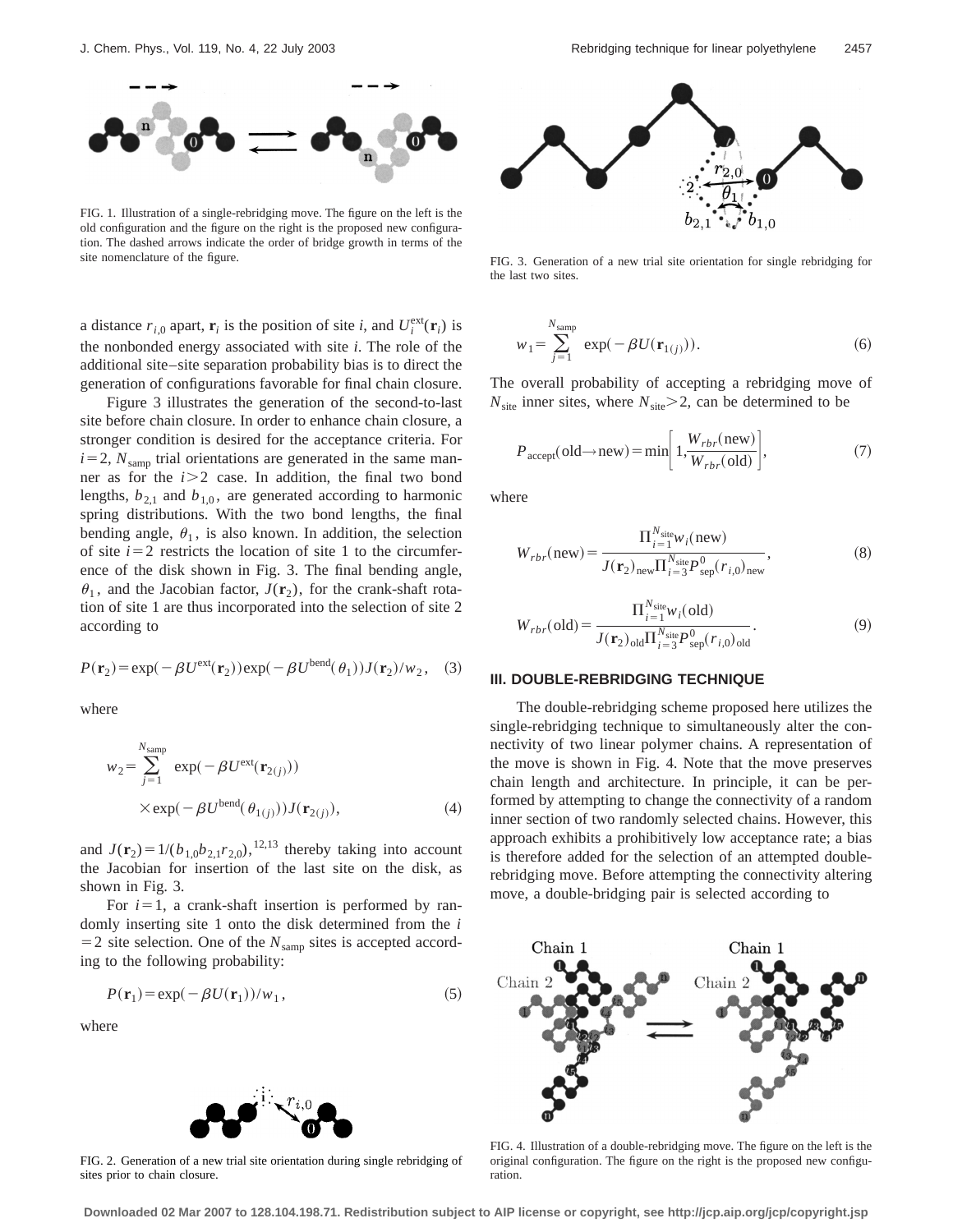$$
T(\text{old}\rightarrow\text{new}) = \frac{P_{\text{sep}}^0(r_{i_1} + n_{\text{trans of chain 2},i_1-1 \text{ of chain 1})P_{\text{sep}}^0(r_{i_1} + n_{\text{trans of chain 1},i_1-1 \text{ of chain 2})}}{Z},\tag{10}
$$

where *Z* is defined as

$$
Z = \sum_{i=1}^{n_{\text{chn}}-1} \sum_{j=i+1}^{n_{\text{chn}}} \sum_{i_s=2}^{n-n_{\text{trans}}} P_{\text{sep}}^0(r_{i_s+n_{\text{trans}}} \text{ of chain } j, i_s-1 \text{ of chain } i) P_{\text{sep}}^0(r_{i_s+n_{\text{trans}}} \text{ of chain } i, i_s-1 \text{ of chain } j). \tag{11}
$$

In Eqs.  $(10)$  and  $(11)$ ,  $n_{trans}$  is the number of sites in a bridge, *is* is the first site type of a given bridge, *chain i* is the *i*th chain in the system,  $n_{\text{chn}}$  is the number of chains in the simulation cell, and *n* is the number of sites in a chain. The summations in Eq.  $(11)$  are over all chain-length and architecture-preserving pairs. The selected double-bridging pair in Eq. (10) includes sites  $i_1$  to  $i_1 + n_{trans}$  of chains 1 and 2.

The rebridging procedure is conducted as outlined in Sec. II. First, the rebridging weights are found for the two original bridges,  $W_{rbr,1}$ (old) and  $W_{rbr,2}$ (old). Next, the two new connectivity altering bridges are constructed (with the order of bridge construction chosen at random), and the associated weights,  $W_{rbr,1}$ (new) and  $W_{rbr,2}$ (new), are calculated. Finally, the probability of selecting the correct doublebridging pair to go from the new state to the old state,  $T$ (new→old), is calculated with the new proposed configuration in the same manner as the calculation of *T*(old  $\rightarrow$ new). The acceptance probability for this move is given by

$$
P_{\text{accept}}(\text{old} \to \text{new})
$$
  
= min  $\left[ 1, \frac{T(\text{new} \to \text{old}) W_{rbr,1}(\text{new}) W_{rbr,2}(\text{new})}{T(\text{old} \to \text{new}) W_{rbr,1}(\text{old}) W_{rbr,2}(\text{old})} \right].$  (12)

For bookkeeping purposes, it is noted that the first labeled sites of a given chain remain with the given chain upon acceptance of a move. The higher labeled sites of the doublerebridging move are incorporated into the chain of the lower labeled sites upon acceptance of a move. This seemingly trivial point is essential when analyzing simulation results. It is essential that one of the chain ends does not change identity when analyzing end-to-end autocorrelation functions.

TABLE I. Bonding potential energy functions.

| Bond stretching potential                                                            |                                       |  |  |  |  |
|--------------------------------------------------------------------------------------|---------------------------------------|--|--|--|--|
| $V(r)/k_B = (K_r/2)(r - b_{ea})^2$                                                   |                                       |  |  |  |  |
| $K_r = 96500 \text{ K/A}^2$                                                          | $b_{eq} = 1.54 \text{ Å}$ (C-C)       |  |  |  |  |
| Bond bending potential                                                               |                                       |  |  |  |  |
| $V(\theta)/k_B = (K_{\theta}/2)(\theta - \theta_{eq})^2$                             |                                       |  |  |  |  |
| $K_{\theta}$ = 62 500 K/rad <sup>2</sup>                                             | $\theta_{eq} = 114.0^{\circ}$ (C-C-C) |  |  |  |  |
| Torsional potential                                                                  |                                       |  |  |  |  |
| $V(\phi)/k_B = V_0 + V_1(1 + \cos \phi) + V_2(1 - \cos 2\phi) + V_3(1 + \cos 3\phi)$ |                                       |  |  |  |  |
| Linear $(C-C-C-C)$                                                                   |                                       |  |  |  |  |
| $V_0 = 0$                                                                            | $V_1 = 355.04 \text{ K}$              |  |  |  |  |
| $V_2 = -68.19 \text{ K}$                                                             | $V_3$ = 791.32 K                      |  |  |  |  |

#### **IV. SIMULATION FORCE FIELD**

All calculations presented here are for linear polyethylene melts at liquidlike densities. All simulations employ the NERD force field,  $14-16$  in which united-atom sites represent  $CH<sub>3</sub>$  and  $CH<sub>2</sub>$  groups in linear polyethylene chains. Bonding interactions include bond stretching, bond angle bending, and torsional interactions due to rotations about bonds. Bond stretching and bond-angle bending are described by means of a harmonic potential, and a torsional potential of the form of Jorgensen *et al.*<sup>17</sup> is used. A 12–6 Lennard-Jones potential energy function is adopted to describe site–site interactions for sites not involved in bonding interactions. For Lennard-Jones interactions, we use Lorentz–Berthelot combining rules, which in previous work have been shown to be suitable for alkane mixtures.18 In all calculations, a cutoff radius of 10.0 Å is employed for Lennard-Jones interactions, and standard tail corrections $10,19$  are implemented. A summary of the potential energy functions used in this work is provided in Tables I and II.

#### **V. SIMULATION CONDITIONS**

The systems considered in this work consist of linear polyethylene modeled as  $C_{200}$  and  $C_{1000}$  chains with CH<sub>3</sub> end groups and  $CH_2$  middle groups. For the linear  $C_{200}$  case, a system of nine chains at 600 K and 0.716 g/cc is studied. Canonical ensemble (*NVT*) simulations are performed using a conventional MD technique, an MC technique without double bridging, and an MC technique with double bridging. These systems represent polyethylene melts on the verge of entanglement.

A system of eight linear  $C_{1000}$  chains at 600 K and 1 bar is also simulated. For this polyethylene model, the chains are above the entanglement length. For this case, isothermal– isobaric (*NPT*) simulations are conducted with an MD technique, an MC technique without double bridging, and an MC technique with double bridging. All simulations are conducted on a pool of computers which perform floating point operations at the rate of 0.3–0.7 GFlops.

TABLE II. Nonbonding potential energy functions.

| Lennard-Jones interaction potential:                   |                                                  |  |  |  |
|--------------------------------------------------------|--------------------------------------------------|--|--|--|
| $V(r)/k_p = 4\epsilon[(\sigma/r)^{12} - (\sigma/r)^6]$ |                                                  |  |  |  |
| Polyethylene chains                                    |                                                  |  |  |  |
| $\sigma_{\text{CH}_2(sp^3)} = 3.93 \text{ Å}$          | $\epsilon_{\text{CH}_2(sp^3)} = 45.8 \text{ K}$  |  |  |  |
| $\sigma_{\text{CH}_3(sp^3)} = 3.91 \text{ Å}$          | $\epsilon_{\text{CH}_3(sp^3)} = 104.0 \text{ K}$ |  |  |  |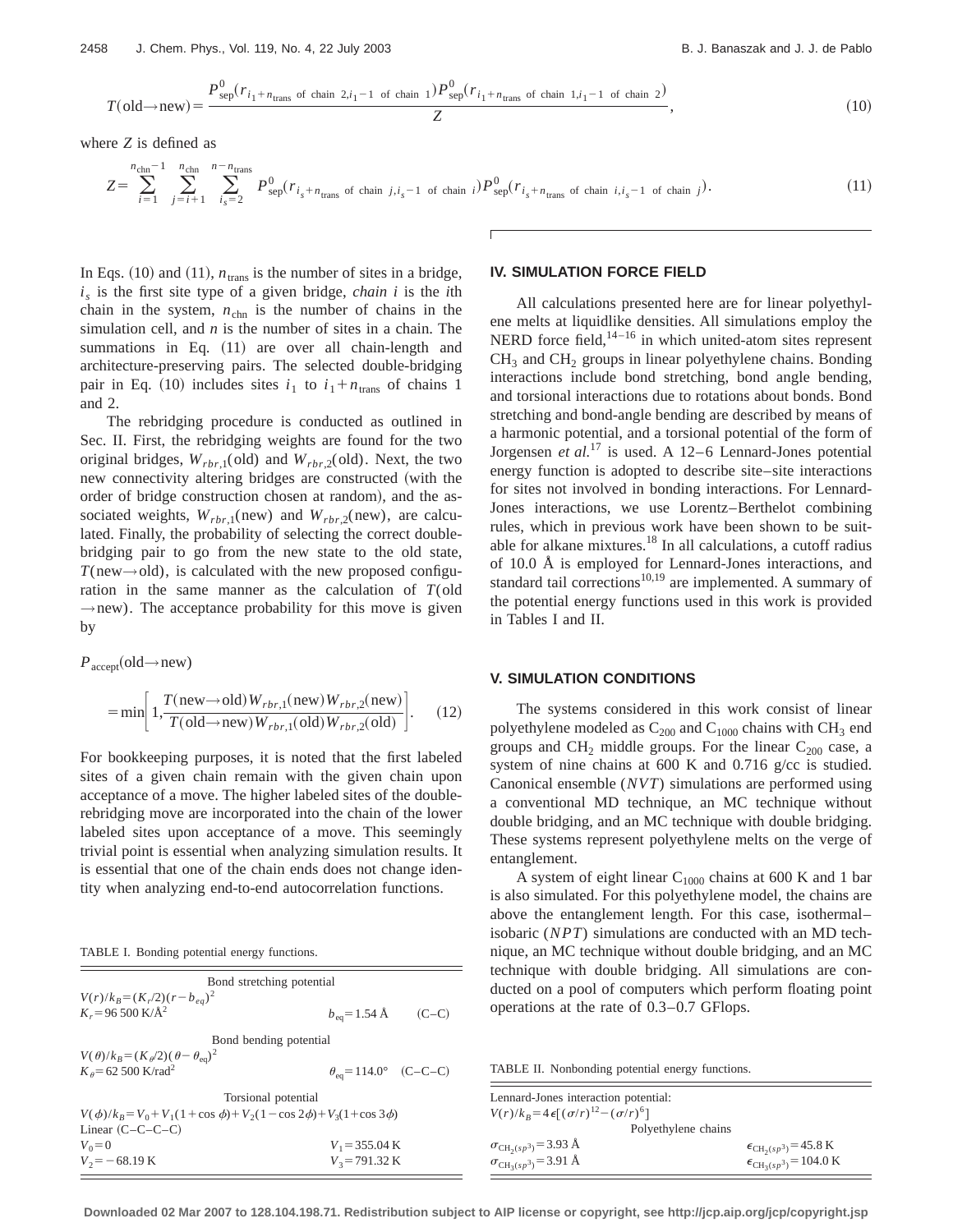TABLE III. Simulation conditions for linear  $C_{200}$  and  $C_{1000}$  simulations. The CPU requirements are shown for all cases. The proportion of individual moves is also indicated for the Monte Carlo simulations.

| Simulation                             | Varying<br>volume | Constant<br>volume<br>hybrid % hybrid % | CCB %    | End-site Reptation<br>CCB % | Inner-chain<br>rebridging % | Double<br>rebridging % | CPU time<br>per $10^6$ steps<br>[days] |
|----------------------------------------|-------------------|-----------------------------------------|----------|-----------------------------|-----------------------------|------------------------|----------------------------------------|
| $C_{200}$ systems                      |                   |                                         |          |                             |                             |                        |                                        |
| $NVT-MD$                               | $\cdots$          | .                                       | $\cdots$ | .                           | .                           | .                      | 5.25                                   |
| $NVT$ -MC without<br>double rebridging | .                 | .                                       | 10       | 20                          | 70                          | .                      | 1.07                                   |
| $NVT$ -MC with<br>double rebridging    | .                 | .                                       | 5        | 10                          | 35                          | 50                     | 2.33                                   |
| $C_{1000}$ Systems                     |                   |                                         |          |                             |                             |                        |                                        |
| $NPT$ -MD                              | .                 | .                                       | .        | .                           | .                           | .                      | 9.67                                   |
| $NPT$ -MC without<br>double rebridging | 0.8               | 0.2                                     | 10       | 19                          | 70                          | .                      | 2.20                                   |
| $NPT$ -MC with<br>double rebridging    | 0.4               | 0.1                                     | 5        | 9.5                         | 35                          | 50                     | 3.27                                   |

#### **A. Molecular dynamics simulations**

For the linear  $C_{200}$  case, canonical molecular dynamics  $(NVT-MD)$  simulations are conducted using<br>Nosé–Hoover<sup>20–23</sup> scheme with a time step. scheme with a time step,  $dt^*$  $=0.001 (0.0016 \text{ ps})$  in reduced Lennard-Jones units. The time step is reduced in terms of  $\sigma_{\text{CH}_2}$ ,  $\epsilon_{\text{CH}_2}$ , and the mass of the  $CH<sub>2</sub>$  sites.

For the linear  $C_{1000}$  case, isothermal–isobaric molecular dynamics (*NPT*-MD) simulations are conducted using a Berendsen weak-coupling scheme<sup>24,25</sup> with a reduced time step,  $dt^*$ , of 0.001 (0.0016 ps). The reduced pressure coupling parameter,  $\tau_P^*$ , is set to 4.2 (6.8 ps) and the reduced temperature coupling parameter,  $\tau_T^*$ , is set to 0.001 (0.0016 ps).

The CPU requirements for the two different molecular dynamics cases can be found in Table III.

#### **B. Conventional Monte Carlo simulations**

For conventional Monte Carlo simulations, inner-chain rebridging,<sup>8</sup> end-site continuum configurational bias  $(CCB),<sup>26,27</sup> CCB$  reptation, and hybrid Monte Carlo moves are used.

For all Monte Carlo simulations, single-rebridging moves are carried out for 2–6 sites per move and ten trial orientations generated per site. The acceptance of this move is on the order of 6%. End-site CCB moves are conducted for 1–6 polyolefin end sites per move, and ten trial orientations per site. The acceptance is on the order of 45%. CCB reptation moves are performed for 1–4 sites per move and ten trial orientations generated per site. The acceptance of this move is on the order of 20%.

For *NPT* Monte Carlo simulations, constant and varying volume hybrid Monte Carlo simulations are also implemented. In the constant volume hybrid- $NVT$  procedure,<sup>28,29</sup> five molecular dynamics steps are used to generate a global trial Monte Carlo move with a reduced time step of 0.001  $(0.0016 \text{ ps})$ . The acceptance of this move is on the order of 71%. In the reversible Berendsen hybrid-*NPT* procedure,  $24,25,30$  five molecular dynamics steps are used to generate a global trial Monte Carlo move with a reduced time step of  $0.001~(0.0016~\text{ps})$ . The acceptance of this move is on the order of 41%.

The proportion of moves and CPU requirements for the conventional  $C_{200}$  and  $C_{1000}$  Monte Carlo simulations (MC simulations without double rebridging) are shown in Table III.

### **C. Double-rebridging Monte Carlo simulations**

To test the proposed double-rebridging scheme, MC simulations with 50% double-rebridging moves are also performed. The other trial moves are conducted in the same proportion as in the conventional MC simulations. The acceptance of non-double-rebridging moves is similar to that of the ''standard'' MC simulations. The proportion of moves for the  $C_{200}$  and  $C_{1000}$  Monte Carlo simulations with double rebridging is shown in Table III.

The double-rebridging moves are performed for five site bridges with 20 trial orientations generated per site; five site bridges are used based on the optimal performance as compared to longer and shorter bridges observed during short simulations with the  $C_{1000}$  system. The acceptance of the double-rebridging moves is on the order of 0.02%, i.e., one accepted move for every 5000 attempts.

TABLE IV. Simulation characteristics for various double-rebridging moves. Simulations are for systems of eight linear  $C_{1000}$  chains at 600 K and 1 bar. Simulations are conducted with moves indicated in Table III and run for 5  $\times$ 10<sup>6</sup> steps (10–30 days) on a pool of computers, all of which perform floating-point operations at the rate of 0.6–0.7 GFlops.

| Number of sites<br>per bridge | Acceptance<br>$\lceil \frac{9}{0} \rceil$ | CPU time per<br>double-rebridging<br>move $[s]$ | Average number of<br>bridgeable pairs<br>per move |
|-------------------------------|-------------------------------------------|-------------------------------------------------|---------------------------------------------------|
| 3                             | 0.037                                     | 0.33                                            | 9.3                                               |
|                               | 0.021                                     | 0.48                                            | 75                                                |
|                               | 0.012                                     | 0.62                                            | 184                                               |
| 9                             | 0.0035                                    | 0.74                                            | 588                                               |
| 11                            | 0.0012                                    | 0.90                                            | 965                                               |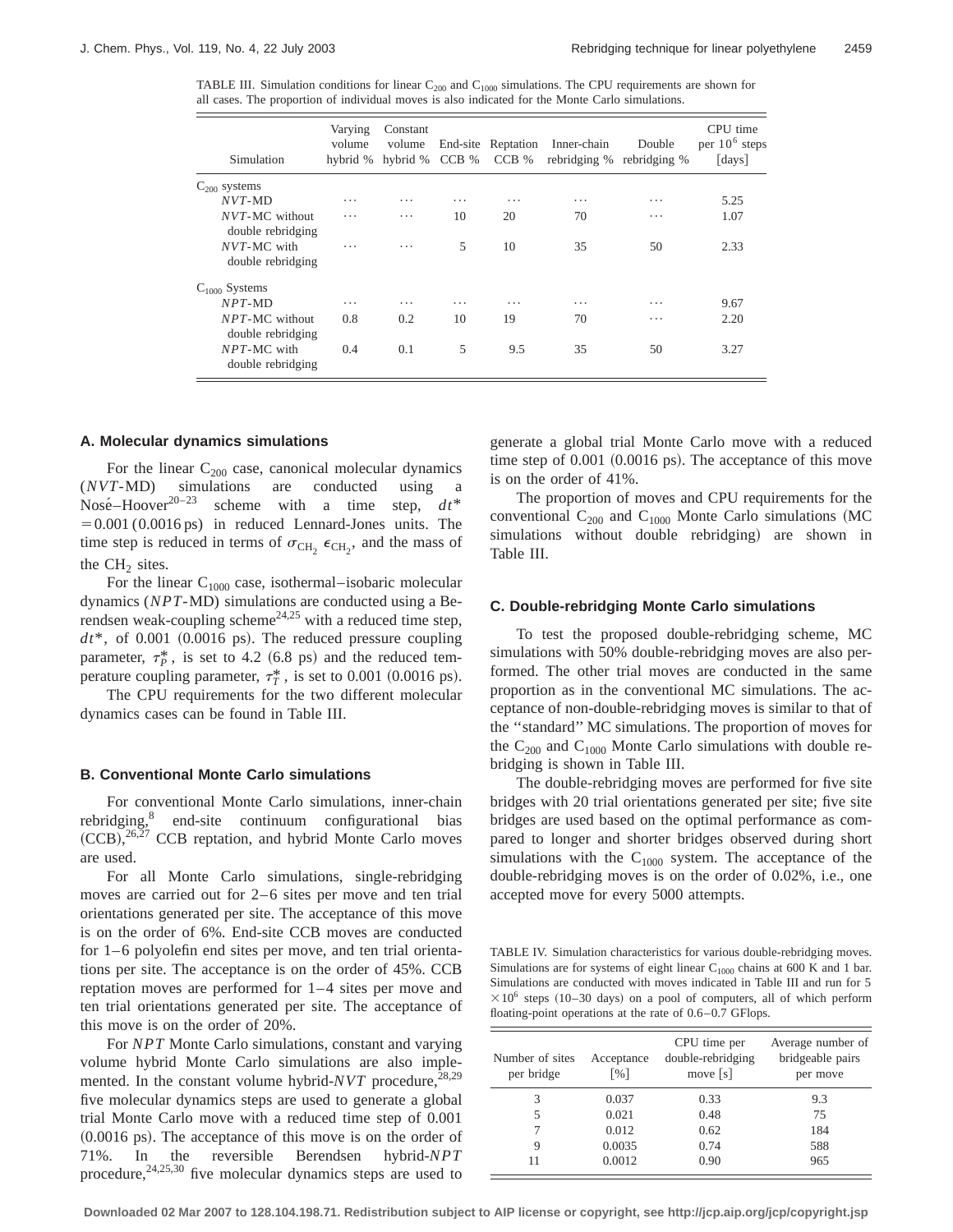# **VI. RESULTS AND DISCUSSION**

## **A. Double-rebridging optimization**

Table IV shows the acceptance rate, double-rebridging move CPU requirement, and average number of ''bridgeable'' pairs for double-rebridging simulations with 3–11 site bridges. In the nomenclature of Sec. III, the number of bridgeable pairs is the number of proposed new doublebridging pairs with  $i1-1$  and  $i1+n$ <sub>trans</sub> separated by less than  $b_{eq}(n_{trans}+1)$  for both new bridges. In other words, it is the number of pairs that, on average, could be geometrically connected without altering the architecture of the molecules. From Table IV, it is apparent that the acceptance increases and the CPU requirement decreases for shorter bridges. However, the average number of bridgeable pairs drastically decreases with shorter bridges. This indicates that the number of possibilities to form short bridges is small. This limited number of possibilities will greatly reduce the sampling space for this type of move.

The relative effectiveness is determined based on the initial decay of the chain end-to-end site vector  $(\mathbf{R}_0)$  autocorrelation function. The results are shown in Fig. 5. From Fig. 5, it is seen that all double-rebridging cases are superior to the case without double rebridging in the relaxation of the end-to-end site vector autocorrelation function. It is also seen that the case of five site bridges provides the fastest relaxation for the simulation conditions given in Table III. Therefore, five site bridges are used for the rest of the calculations.

### **B. Linear polyethylene results**

Figure 6 shows the initial decay of the chain end-to-end site vector autocorrelation function for the linear  $C_{200}$  melt at 600 K and 0.716 g/cc using the three simulation techniques considered here as a function of CPU time. As apparent in



FIG. 6. End-to-end vector autocorrelation functions for three *NVT* simulations of a system of nine linear  $C_{200}$  chains at 600 K and 0.716 g/cc. Details for these Monte Carlo simulations are provided in Table III.

Fig. 6, the end-to-end vector autocorrelation function relaxes more rapidly for the simulation that includes the doublerebridging technique. The speed-up as compared to the standard MC is several orders of magnitude.

Figure 7 shows the initial decay of the chain end-to-end site vector autocorrelation function for the three linear  $C_{1000}$ simulations as a function of CPU time. The doublerebridging scheme is again superior to the standard MC and MD techniques for the relaxation of the end-to-end vector. The enhancement is larger for this system than for the  $C_{200}$ system. Since the polyethylene model considered here is above the entanglement length, the end-to-end vector is ex-



FIG. 5. Initial decay of the end-to-end vector autocorrelation functions for systems of eight linear  $C_{1000}$  chains at 600 K and 1 bar. Details for these Monte Carlo simulations are provided in Tables III and IV.

FIG. 7. End-to-end vector autocorrelation functions for three *NPT* simulations of a system of eight linear  $C_{1000}$  chains at 600 K and 1 bar. Details for these Monte Carlo simulations are provided in Table III.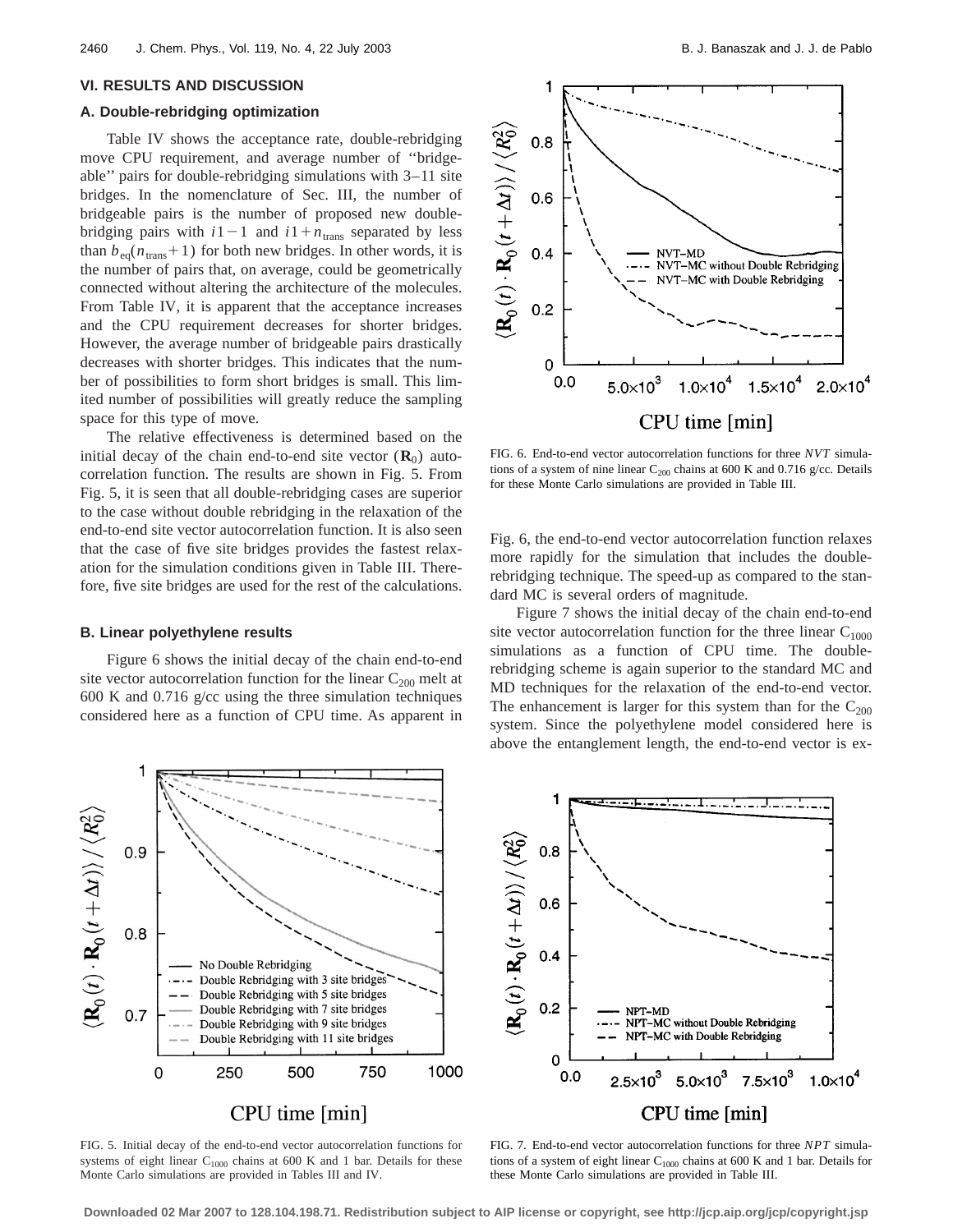TABLE V. Density and structural property results for linear polyethylene at 600 K and 1 bar. The simulation results are for the polyethylene melt modeled as a system of eight linear  $C_{1000}$  chains. The experimental density results are extrapolated from the results of Walsh *et al.* (Ref. 31). The experimental  $C_{\infty}$  results are extrapolated from data at 413–440 K (Refs. 32–34).

|                                     | Density $\lceil g/cc \rceil$ | $C_{\infty}$  | $\langle R_0^2\rangle/\langle R_\circ^2\rangle$ | $l_{\text{Kuhn}}[\text{\AA}]$ | $n/n_{\text{Kuhn}}$ |
|-------------------------------------|------------------------------|---------------|-------------------------------------------------|-------------------------------|---------------------|
| Simulation                          |                              |               |                                                 |                               |                     |
| $NPT$ -MD                           | $0.685 \pm 0.003$            | $6.1 \pm 1.9$ | 8.27                                            | 9.36                          | 6.09                |
| $NPT$ -MC without double rebridging | $0.695 \pm 0.015$            | $5.2 \pm 1.6$ | 8.86                                            | 8.04                          | 5.23                |
| $NPT$ -MC with double rebridging    | $0.690 \pm 0.010$            | $5.9 \pm 0.4$ | 6.68                                            | 8.26                          | 5.37                |
| Experiment (Refs. $31-34$ )         | 0.685                        | $6.0 \pm 0.3$ | $\cdots$                                        | $\cdots$                      | .                   |

tremely slow to relax with MD and conventional MC methods. Upon comparison with the  $C_{200}$  simulations, the relaxation of the end-to-end vector for the MC double-rebridging simulation appears to be relatively insensitive to chain length.

The density and characteristic ratio ( $C_{\infty} = \langle R_0^2 \rangle / n l^2$ ) are calculated for each simulation condition and compared with experimental data. Furthermore,  $\langle R_0^2 \rangle / \langle R_g^2 \rangle$  ( $R_g$  is the radius of gyration), the Kuhn length  $(l_{Kuhn})$ , and number of carbon bonds per Kuhn bond  $(n/n_{\text{Kuhn}})$  are calculated for each simulation condtion. The Kuhn length,  $l_{Kuhn}$ , is defined as  $\langle R_0^2 \rangle / L_c$ , where  $L_c$  is the contour length of a chain. The number of Kuhn bonds is defined so that  $\langle R_0^2 \rangle = n_{\text{Kuhn}} l_{\text{Kuhn}}^2$ (i.e., Kuhn segments behave like a freely jointed chain). The results are presented in Table V.

Satisfactory agreement is observed between simulated and experimental densities for all simulations. In addition, agreement is found between simulated and experimental  $C_{\infty}$ for all three simulation methods. However, the MC with double-rebridging technique yields much smaller error in *C*` as compared to the other two simulation methods. Note that  $\langle R_0^2 \rangle / \langle R_g^2 \rangle$  is equal to 6 for fully flexible chains under theta conditions and equal to 12 for rigid rods. It is not expected that this system should differ too much from the fully flexible chain model. With this in mind, the simulated  $\langle R_0^2 \rangle / \langle R_g^2 \rangle$ appears to be more realistic for the MC with doublerebridging technique than the simulated  $\langle R_0^2 \rangle / \langle R_g^2 \rangle$  values from the other two simulation methods. However, experimental data for comparison are not available.

TABLE VI. Effect of system size on the performance of the doublerebridging move. All simulations are conducted at 600 K and 1 bar with polyethylene modeled as linear  $C_{1000}$ . Simulations are conducted using five site bridges for the double-rebridging move and with moves in proportion to those of Table III. All simulations are run for  $5 \times 10^6$  steps ( $\sim 15$  days) on a pool of computers, all of which perform floating-point operations at the rate of 0.6–0.7 GFlops.

| Number of $C_{1000}$<br>chains in the system | Acceptance<br>$\lceil \frac{9}{0} \rceil$ | Average number of<br>bridgeable pairs<br>per move |
|----------------------------------------------|-------------------------------------------|---------------------------------------------------|
|                                              | 0.011                                     | 25                                                |
|                                              | 0.016                                     | 46                                                |
|                                              | 0.021                                     | 75                                                |
| 12                                           | 0.025                                     | 95                                                |

## **C. Effect of system size on double-rebridging performance**

To illustrate the effect of system size, the performance of the double-rebridging technique is examined for systems of  $2-12$  linear  $C_{1000}$  chains. All simulations are conducted at 600 K and 1 bar, with five site bridges for the doublerebridging move and with the MC moves prescribed in Sec. V C. Table VI shows the acceptance rate and average number of bridgeable pairs for the different cases. As is evident from Table VI, the acceptance of the double-rebridging move increases with system size as the number of bridgeable pairs increases.

# **VII. CONCLUSIONS**

A new variable connectivity double-rebridging MC technique has been developed. It is seen to dramatically speed up the relaxation of the end-to-end vector for entangled linear polyethylenes of 200 and 1000 carbons. The relaxation of the end-to-end vector appears to be independent of chain length with this new technique. This new technique is proposed as a simple and flexible alternative to a recently proposed variable connectivity double-rebridging technique.<sup>1</sup> The calculated characteristic ratios,  $C_{\infty}$ , from simulations involving the new technique are consistent with experimental results. Additionally,  $\langle R_0^2 \rangle / \langle R_g^2 \rangle$  and Kuhn parameters are calculated with the new technique.

Future simulations will be conducted at conditions of experimental and industrial interest. Parallel tempering techniques<sup>35–37</sup> will also be used in these cases to further enhance the simulations. In addition to linear polyethylene, simulations of branched polyolefins are of tremendous experimental and industrial interest. The variable connectivity method of this study can be expanded to encompass branched systems in a straightforward manner; this will be addressed in the future.

## **ACKNOWLEDGMENT**

Financial support from the U.S. Department of Energy  $(DE-FG02-99ER14961)$  is gratefully acknowledged.

<sup>1</sup>N. Ch. Karayiannis, V. G. Mavrantzas, and D. N. Theodorou, Phys. Rev. Lett. 88, 105503 (2002).

2V. G. Mavrantzas, T. D. Boone, E. Zervopoulou, and D. N. Theodorou, Macromolecules 32, 5072 (1999).